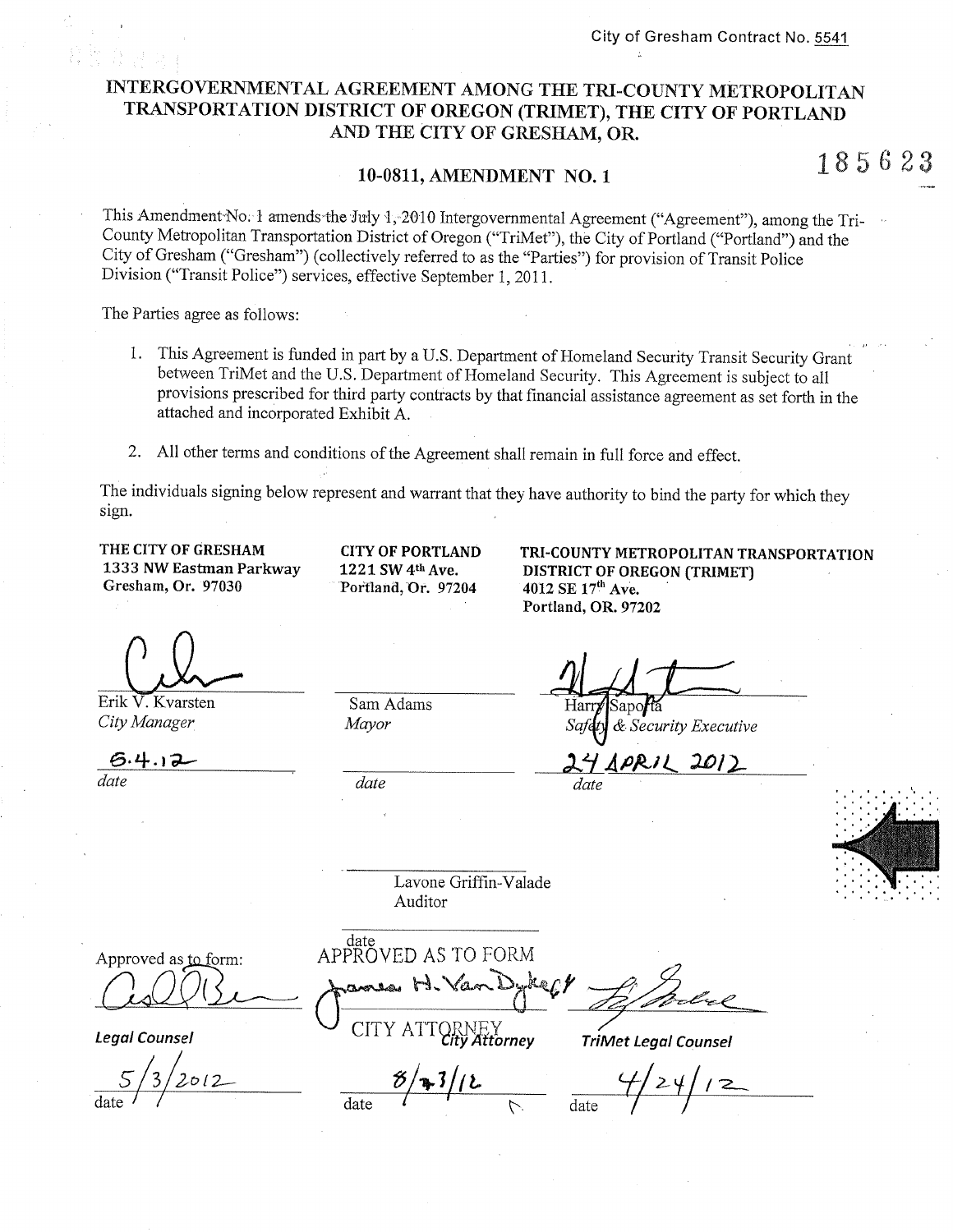### EXHIBIT A

# U.S. DEPARTMENT OF HOMELAND SECURITY TRANSIT SECURITY GRANT CONTRACT REQUIREMENTS

As used below, the term "Contractor" shall mean the City of Gresham, Or,

# I. DEFINITIONS

- A. Homeland Security Directive includes any Homeland Security circular, notice, order or guidance providing information about Homeland Security programs, application processing procedures, and Project management guidelines,
- B. Government means the United States of America and any executive department or agency thereof.
- C. Flomeland Security means the United States Department of Ifomeland Security (DHS) or it's Office of Domestic Preparedness.
- D. Third Party Subcontract means a subcontract at any tier entered into by Contractor or a subcontractor, financed in whole or in part with Federal assistance originally derived from Homeland Security.

# II. FEDERAL REQUIREMENTS

A. Homeland Security requires that a grant recipient require that any contractor employed in completion of a DHS grant project comply with the following standard requirements, the terms and conditions of which are incorporated herein by reference. In addition, any such contractor shall require each of its subcontractors employed in the completion of the project to comply with these requirements:

Administrative Requirements:

- 44 CFR Part 13, Uniform Administrative Requirements for Grants and Cooperative Agreements to State and Local Governments, including the provisions set forth in this Exhibit A
- 44 CFR part 10, Environmental Considerations "

Cost Principles:

2 CFR Part 225, Cost Principles for State, Local, and Indian tribal Governments (formerly OMB Circular A-87)

Audit Requirements:

- OMB Circular A-133, Audits of States, Local Governments, and Non-Profit Organizations
- B. Contractor shall at all times comply with all applicable regulations, policies, procedures and Homeland Security Directives, including without limitation those listed directly or by reference in the Transit Security financial assistance agreement between TriMet and the Homeland Security, as they may be amended or promulgated from time to time during the term of this Agreement. Contractor's failure to so comply shall constitute a material breach of this Agreement. Contractor agrees to include the above clause in each third party subcontract financed in whole or in part with Federal assistance provided by Homeland Security. It is further agreed that the clause shall not be modified, except to identify the subcontractor who will be subject to its provisions.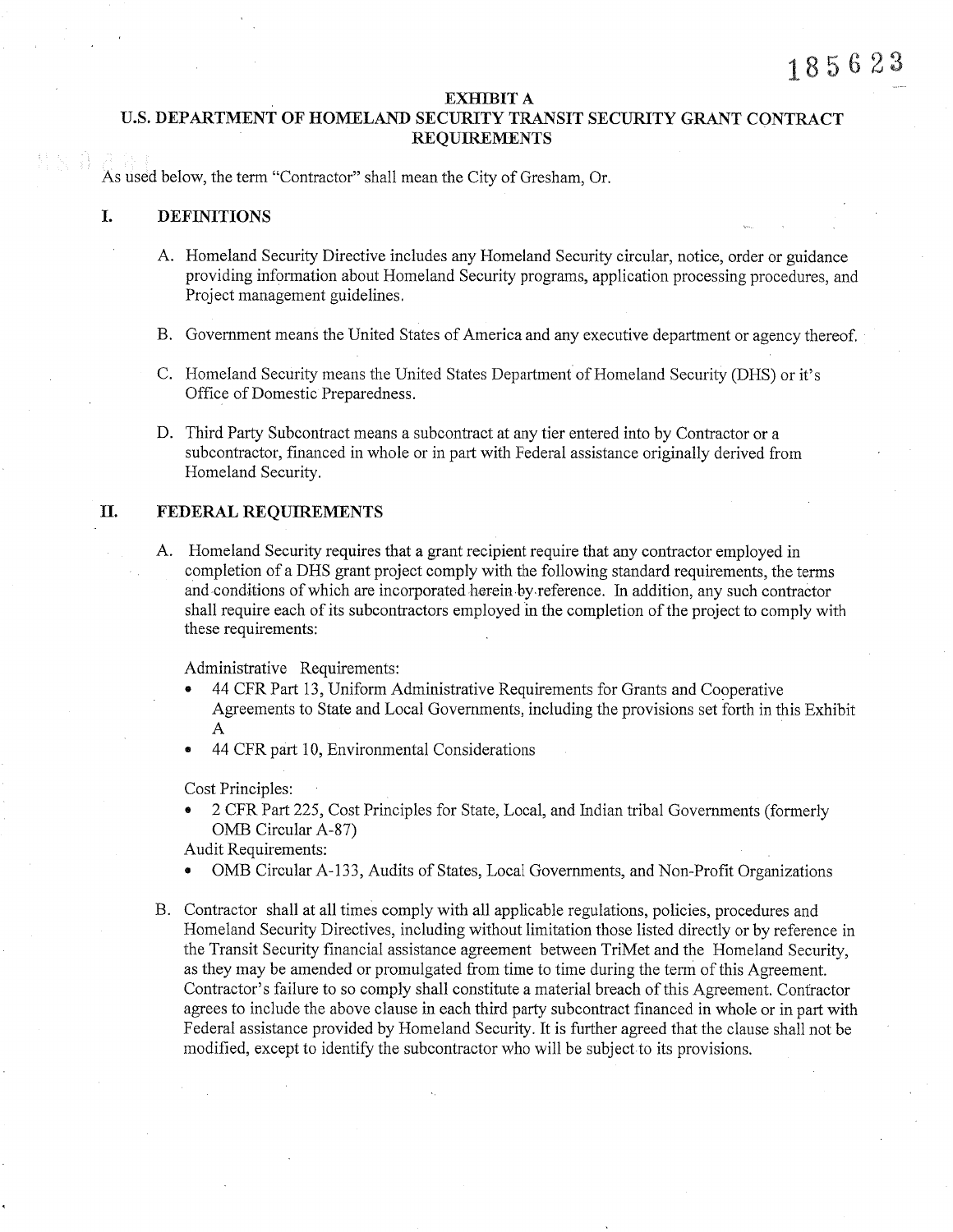C. All Homeland Security mandated terms shall be deemed to control in the event of a conflict with other provisions contained in this Agreement. Contractor shall not perform any act, fail to perform any act, or refuse to comply with any requests which would cause TriMet to be in violation of the Homeland Security terms and conditions.

#### III. ACCESS TO RECORDS

- A. Contractor agrees to provide TriMet, Homeland Security, the Comptroller General of the United States or any of their authorized representatives access to any books, documents, papers and records of the Contractor which are directly pertinent to this Agreement for the purposes of making audits, examinations, excerpts and transcriptions.
- B. Contractor agrees to permit any of the foregoing parties to reproduce by any means whatsoever ' 'or to copy exoerpts and transcriptions as reasonably needed.
- C. Contractor agrees to maintain all books, records, accounts and reports required under this Agreement for a period of not less than six years after the later of: (a) the date of termination or expiration of this Agreement or (b) the date Contractor receives final payment under this Agreement, except in the event of litigation or settlement of claims arising from the performance of this Agreement, in which case Contractor agrees to maintain same until TriMet, Homeland Security, the Comptroller General, or any of their duly authorized representatives, have disposed of all such litigation, appeals, claims or exceptions related thereto.
- D. Contractor agrees to include paragraphs  $A$ ,  $B$ , and  $C$  above in each third party subcontract financed in whole or in part with Federal assistance provided by Homeland Security. It is further agreed that the clause shall not be modified, except to identify the subcontractor who will be subject to its provisions.

#### fv. DEBARMENT AND SUSPENSION

This Agreement is a covered transaction for purposes of 49 CFR Part 29. As such, Contractor is required to verify that none of Contractor, its principals, as defined at 49 CFR 29.995, or affiliates, as defined at 49 CFR 29.905, are excluded or disqualified as defined at 49 CFR 29.940 and29.945. By signing this Agreement, Contractor makes a material representation of fact relied upon by TriMet that Contractor has complied with 49 CFR Part 29. If it is later determined that Contractor knowingly rendered an erroneous representation of compliance with 49 CFR Part 29, in addition to and without limitation of the remedies available to TriMet, the Federal Government may pursue any available remedies, including but not limited to suspension and/or debarment. In addition, Contractor is required to comply with 49 CFR 29, Subpart C throughout the term of this Agreement, and must include the requirement to comply with 49 CFR Part 29, Subpart C in any lower tier covered transaction it enters into.

#### V. NO FEDERAL GOVERNMENT OBLIGATIONS TO CONTRACTOR

A. TriMet and Contractor acknowledge and agree that, notwithstanding any concurrence by the Federal Government in or approval of the solicitation or award of the underlying Agreement, absent the express written consent by the Government, the Government is not a parly to this Agreement and shall not be subject to any obligations or liabilities to TriMet, Contractor, or any other party (whether or not a party to that Agreement) pertaining to any matter resulting from the underlying Agreement.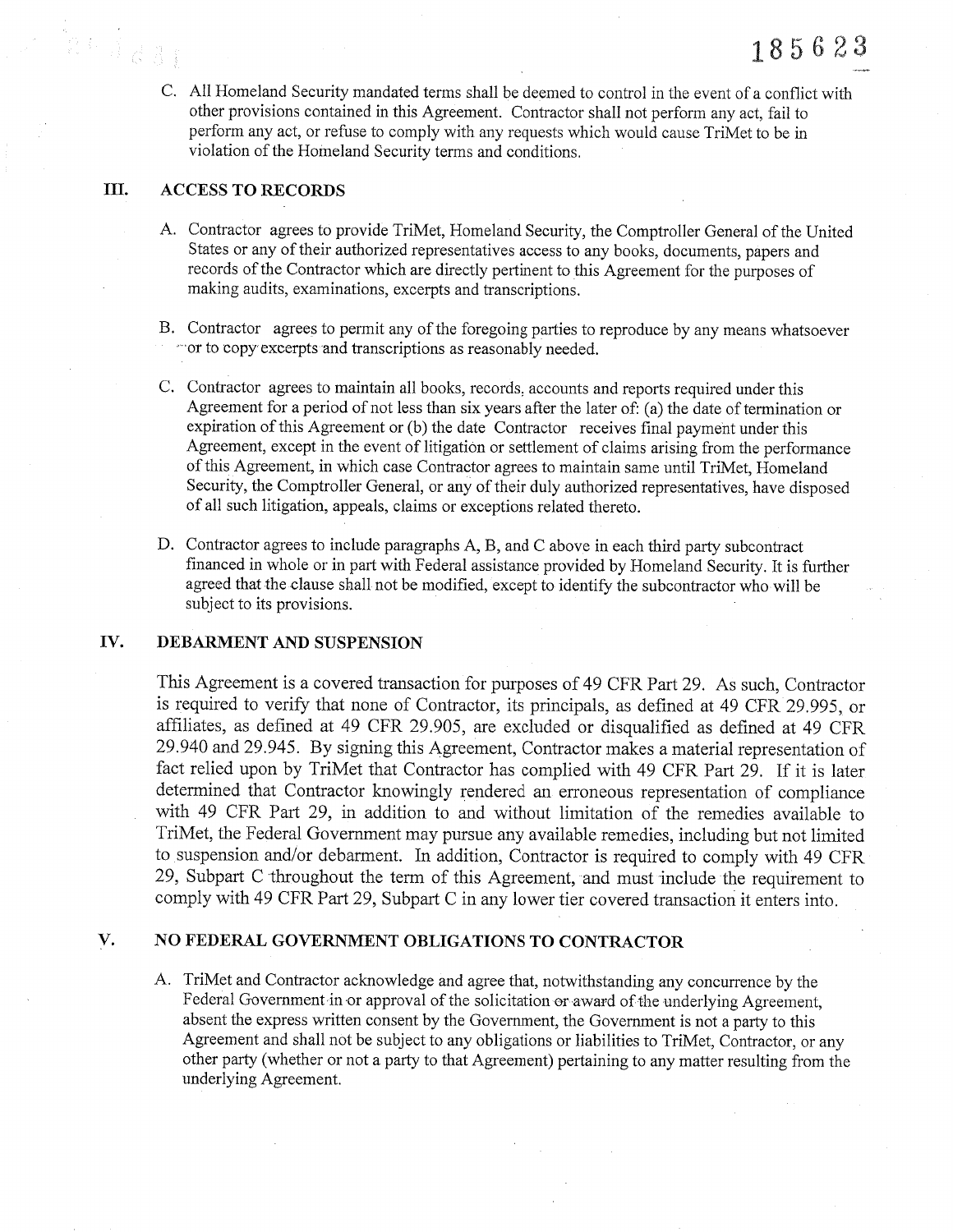B. Contractor agrees to include the above clause in each third party subcontract fìnanced in whole or in part with Federal assistance provided by Homeland Security. It is further agreed that the clause shall not be modified, except to identify the subcontractor who will be subject to its provisions.

185623

- VI. CONTRACT WORK HOURS AND SAFETY STANDARDS (applicable to non-construction contracts in excess of \$2,500 that employ laborers or mechanics)
	- A. Compliance: Contractor agrees that it shall comply with Sections 103 and 107 of the Contract Work Hours and Safety Standards Act (40 U.S.C. Sections 327-330) as amended and as supplemented by Department of Labor regulations (29 C.F.R, Part 5), which are incorporated herein.
	- B. Overtime: No contractor or subcontractor contracting for any part of the work under this Agreement which may require or involve the employment of laborers or mechanics shall require or permit any such laborer or mechanic in any workweek in which he or she is employed on such work to work in excess of forty hours in such workweek unless such laborer or mechanic receives compensation at a rate not less than one and one-half times the basic rate of pay for all hours worked in excess of forfy hours in such workweek.
	- C. Violation; liability for unpaid wages; liquidated damages In the event of any violation of the clause in Paragraph B of this section, Contractor and any subcontractor responsible therefore shall be liable for the unpaid wages. ln addition, Contractor and subcontractor shall be liable to the United States for liquidated damages. Such liquidated damages shall be computed with respect to each individual laborer or mechanic, including watchmen and guards, employed in violation of the clause set forth in paragraph B of this section, in the sum of  $$10$  for each calendar day on which such individual was required or permitted to work in excess of the standard workweek of forty hours without payment of the overtime wages required by the clause set forth in paragraph B of this section.
	- D. Withholding for unpaid wages and liquidated damages TriMet shall upon its own action or upon written request of an authorized representative of the Department of Labor withhold or cause to be withheld, from any moneys payable on account of work performed by the Contractor or subcontractor under any such contract or any other Federal contract with the same prime contractor, or any other federally-assisted contract subject to the Contract Work Hours and Safety Standards Act, which is held by the same prime contractor, such sums as may be determined to be necessary to satisfy any liabilities of such contractor or subcontractor for unpaid wages and liquidated damages as provided in the clause set forth in paragraph C of this section.
	- E. Subcontracts The contractor or subcontractor shall include in any subcontracts the clauses set forth in paragraphs A through D of this section and also a clause requiring the subcontractors to include these clauses in any lower tier subcontracts. The prime contractor shall be responsible for compliance by any subcontractor orlower tier subcontractor with the clauses set forth in paragraphs A through D of this section.

# VII. NOTICE OF REPORTING REQUIREMENTS

· 夏日 清森

Contractor shall comply with the reporting requirements of Homeland Security stated in 44 C,F.R.  $\S$ § 13.40 et seq, The Contractor agrees to include the above clause in each third party subcontract financed in whole or in part with Federal assistance provided by Homeland Security. It is further ageed that the clause shall not be modified, except to identify the subcontractor who will be subject to its provisions.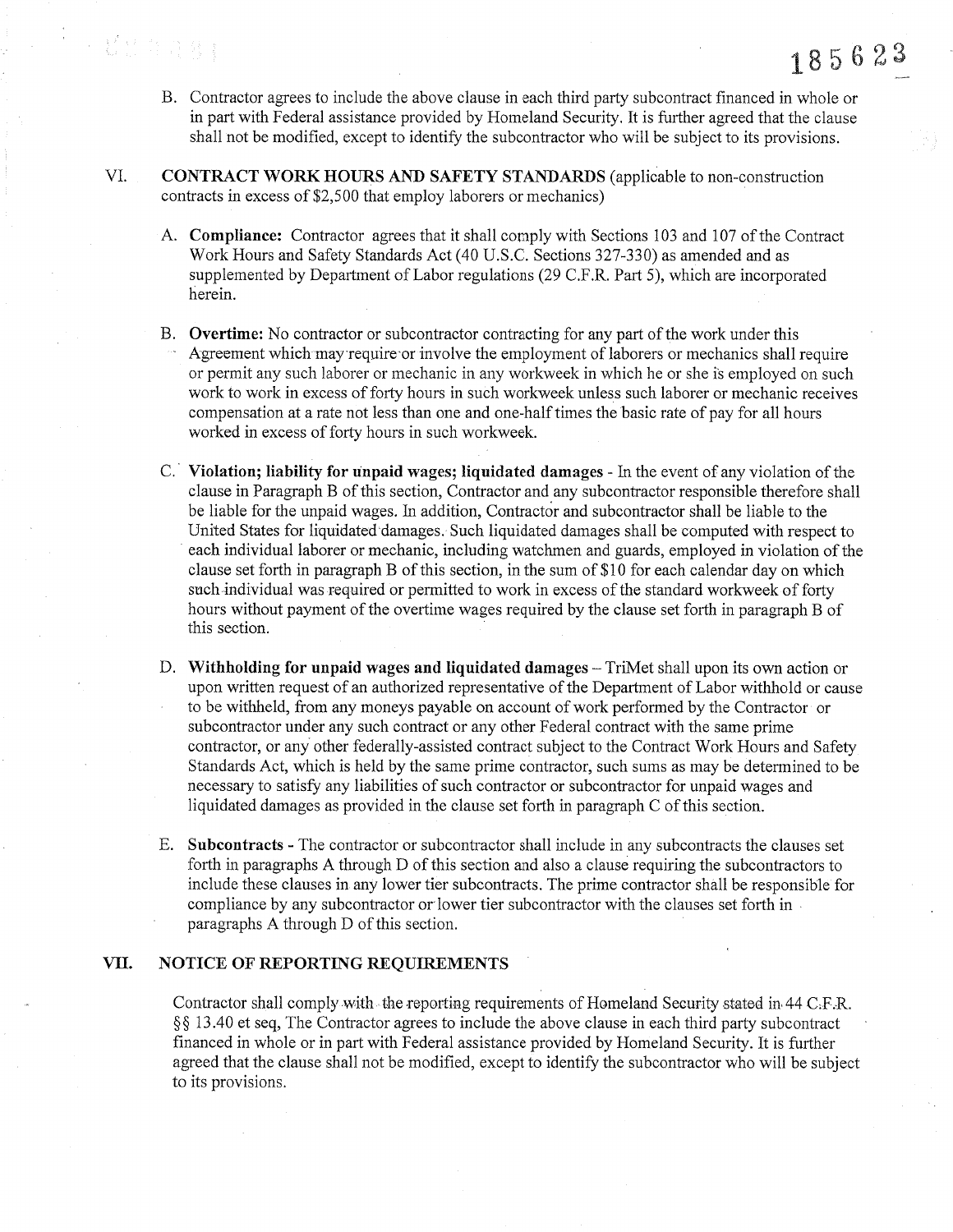**No.** (2)

- A. Contractor agrees that Homeland Security shall have a royalty-free, nonexclusive, and irrevocable license to reproduce, publish or otherwise use, and to authorize others to use, for government purposes:
	- 1. The copyright in any work developed with the assistance of funds provided under this Agreement;
	- 2. Any rights of copyright to which Contractor purchases ownership with the assistance of funds provided under this Agreement.
- B. Contractor agrees to include paragraph A above in each third party subcontract financed in whole or in part with Federal assistance provided by Homeland Security. It is further agreed that the clause shall not be modified, except to identify the subcontractor who will be subject to its provisions.

### Ix. PATENT RIGHTS

- A. General. If any invention, improvement, or discovery is conceived or first actually reduced to practice in the course of or under this Agreement, and that invention, improvement, or discovery is patentable under the laws of the United States of America or any foreign country, TriMet and Contractor agree to take actions necessary to provide immediate notice and a detailed report to the Homeland Security. Unless the Government later makes a contrary determination in writing, irrespective of the Contractor's status (large business, small business, state government or instrumentality, local government, nonprofit organization, institution of higher education, individual), TriMet and Contractor agree to take the necessary actions to provide, through Homeland Security, those rights in that invention due the Government in accordance with 44 CFR Part  $13.36(i)$  (8).
- B. The Contractor also agrees to include paragraph A above in each third party subcontract for experimental, developmental, or research work financed in whole or in part with Federal assistance provided by Horneland Security.

# X. ENERGY CONSERVATION REQUIREMENTS

Contractor agrees to comply with mandatory standards and policies relating to energy efficiency which are contained in the state energy conservation plan issued in compliance with the Energy Policy and Conservation Act (Pub L. 94-163, 89 Stat.871). Contractor agrees to include the above clause in each third party subcontract financed in whole or in part with Federal assistance provided by Homeland Security. It is further agreed that the clause shall not be modified, except to identify the subcontractor who will be subject to its provisions.

### XI. ENVIRONMENTAL REQUIREMENTS

A. Contractor agrees to comply with all applicable standards, orders, or regulations issued pursuant to the Federal Water Pollution Control Act, as amended, 33 U.S.C. §§ 1251 et seq. Contractor agrees to report each violation of these requirements to TriMet and understands and agrees that TriMet will, in turn, report each violation as required to assure notification to Homeland Security and the appropriate EPA regional office.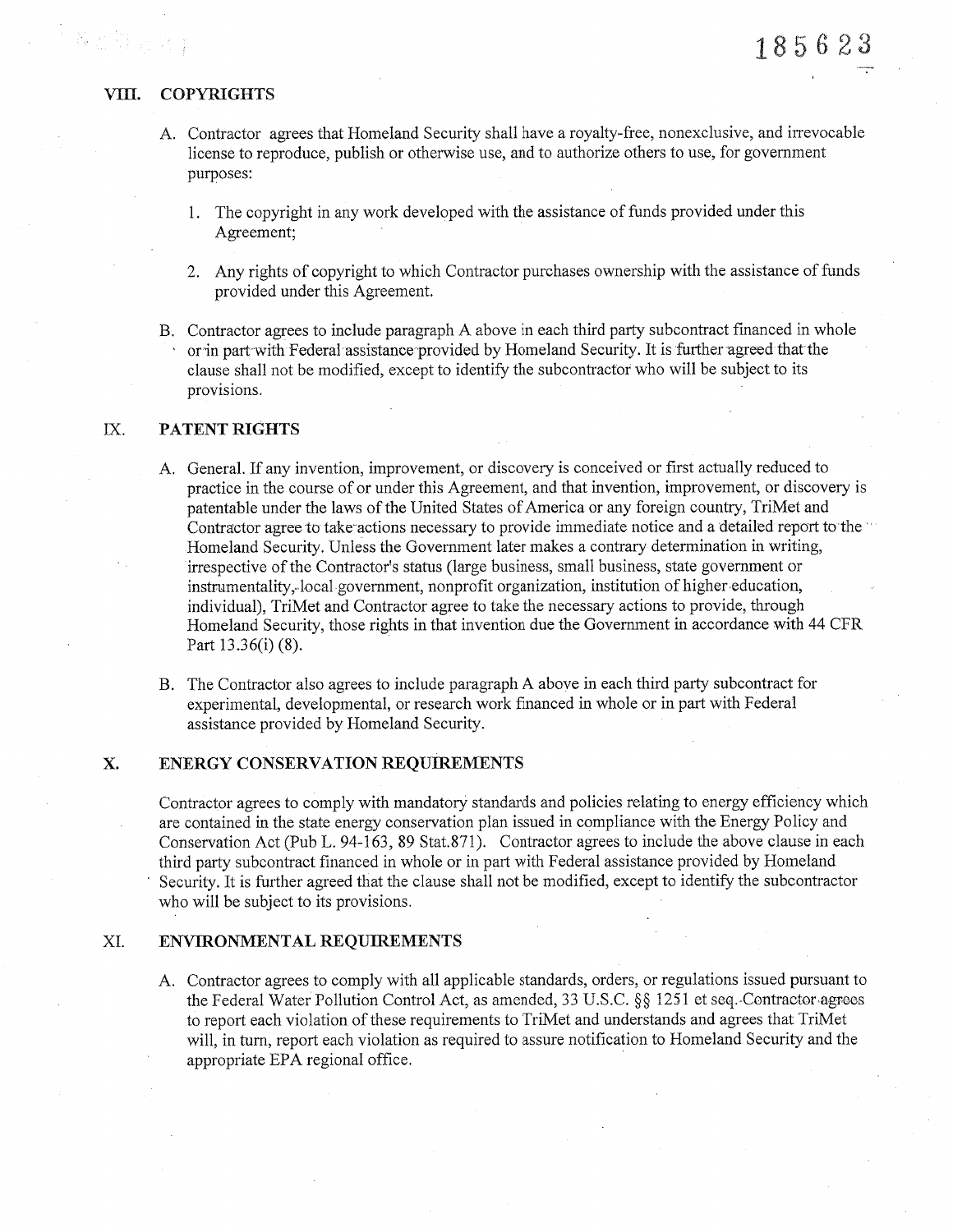- B. Contractor agrees to comply with applicable standards, orders, or regulations issued pursuant to the Clean Air Act, as amended, 42 U.S.C. §§ 7401, et seq. Contractor agrees to report each violation to TriMet and understands and agrees that TriMet will, in turn, report each violation as required to assure notification to Homeland Security and the appropriate EPA Regional Office.
- C. Contractor will comply with Executive Order 11738, and Environmental Protection Agency regulations (40 CFR Part 15).

医复数成分

D. Contractor agrees to include the requirements at paragraphs A, B and C above in each third party subcontract exceeding \$100,000 financed in whole or in part with Federal assistance provided by Homeland Security.